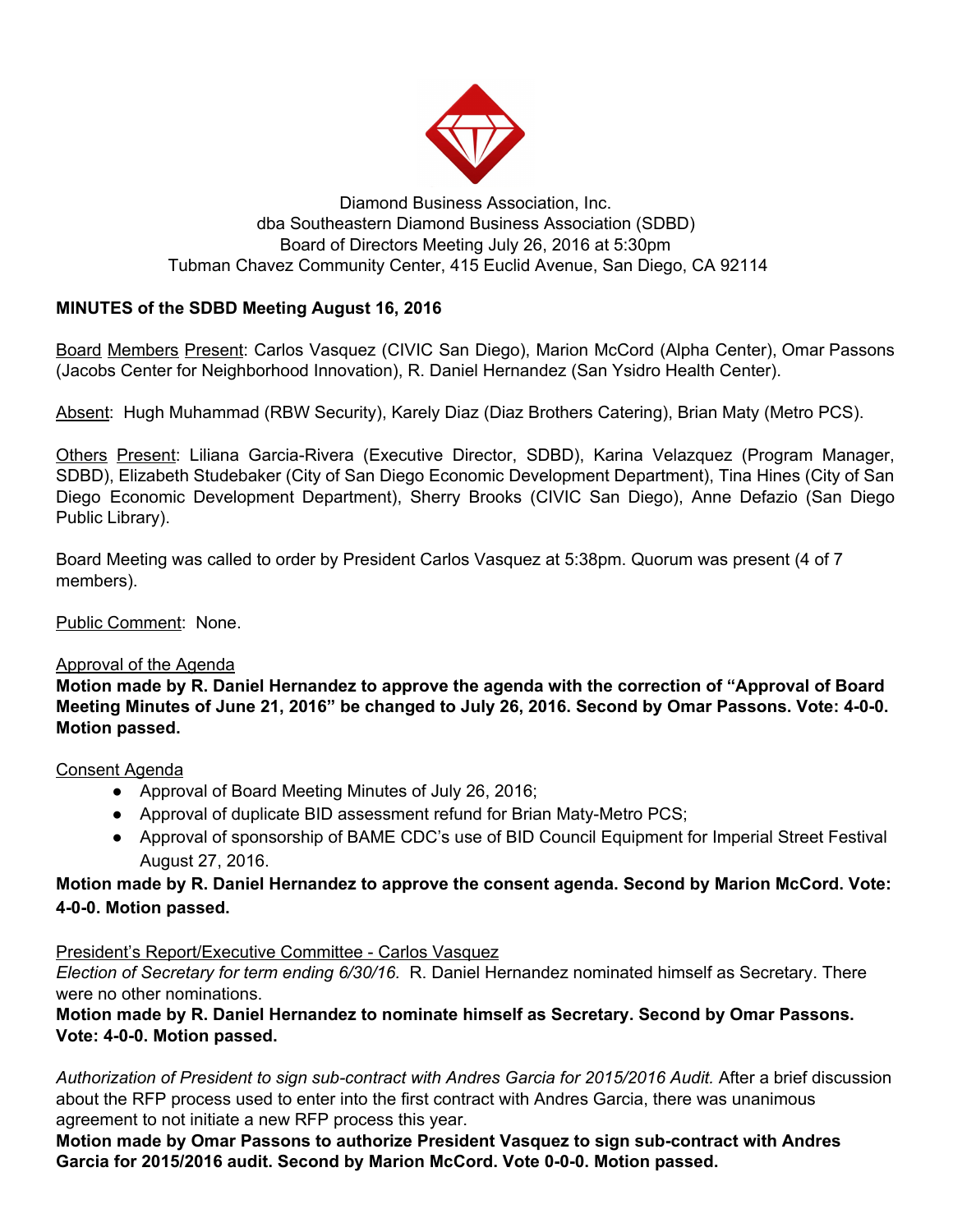## *Executive Director's attendance of IDA Conference for Professional Development*

Liliana Garcia-Rivera stated the City will pay \$1k for the registration fee for this conference and \$500 was awarded to her per her contract for professional development and that she would personally pay any difference for airfare, hotel and meals. Carlos Vasquez noted that she did not claim her professional development benefit last year.

**Motion made by Omar Passons to use the \$500 allocated, per contract, for the Executive Director to attend the IDA Conference. Second by Marion McCord. Vote 4-0-0. Motion passed.**

#### *Approval to enter into MOU with Civic San Diego for Business Capital Partnership*

The intent is to help BIDs/Business Commercial Corridors work with Capital Partners. LISC Americorps workers would help engage and assess the businesses in need of capital and SBDC would counsel/prepare the business and identify the capital source. SDBD would supervise a part-time LISC Americorps for this purpose. Additionally, they offered a organizational capacity building consultant services for our BID. Liliana Garcia-Rivera stated that this program is not in the 2017 work plan and does not offer any operational support; but we would have to invest time and resources. Elizabeth Studebaker stated that the City would not be entering into the MOU.

## **Motion made by R. Daniel Hernandez to table the MOU with Civic San Diego for reconsideration at a later time. Second by Omar Passons. Vote 4-0-0. Motion passed.**

## *Mission Statement Adoption*

At the Strategic Planning Retreat of June 2016, the directors present crafted a new mission statement for adoption of the board as follows:

> *The Mission of the Diamond Business Association is to foster economic prosperity by advocating for and promoting the growth of businesses in the Diamond District.*

## **Motion made by Omar Passons to adopt the mission statement that was revised at the June 2016 Strategic Planning Retreat. Second by R. Daniel Hernandez. Vote: 4-0-0. Motion passed.**

#### Financial Report - Liliana Garcia-Rivera

Liliana Garcia-Rivera distributed the July financials. The request to the City for the \$10k advance from assessment reserves has been received.

#### Executive Director's Report- Liliana Garcia-Rivera

Liliana Garcia-Rivera gave an update on fund development: 1) We've been invited to submit a full proposal for the JCNI Placemaking Partnership Grant (Food Truck Festival); 2) CD9 CPPS Request for \$12k is still pending; 3) CD4 TOT Grant for reimbursement of Holiday Lights for \$5k has still not been received; 4) SBEP TA Grant for \$2k is now available and we need to decide how to use it (reimbursement grant).

#### Economic Development Committee Report - Carlos Vasquez

Carlos Vasquez stated the committee had recommended the Board prepare a letter of intent for formation of Maintenance Assessment District. Elizabeth Studebaker from the City of San Diego stated the steps have changed since the committee's recommendation. Elizabeth explained the new steps, gave some backgrounds on MADs/PBIDs and explained the types of services each provide.

**Motion made by R. Daniel Hernandez to formalize a committee and authorize outreach to explore the possibility of forming a MAD or PBID. Second by Marion McCord. Vote 3-1-0. Omar Passons abstained. Motion passed.**